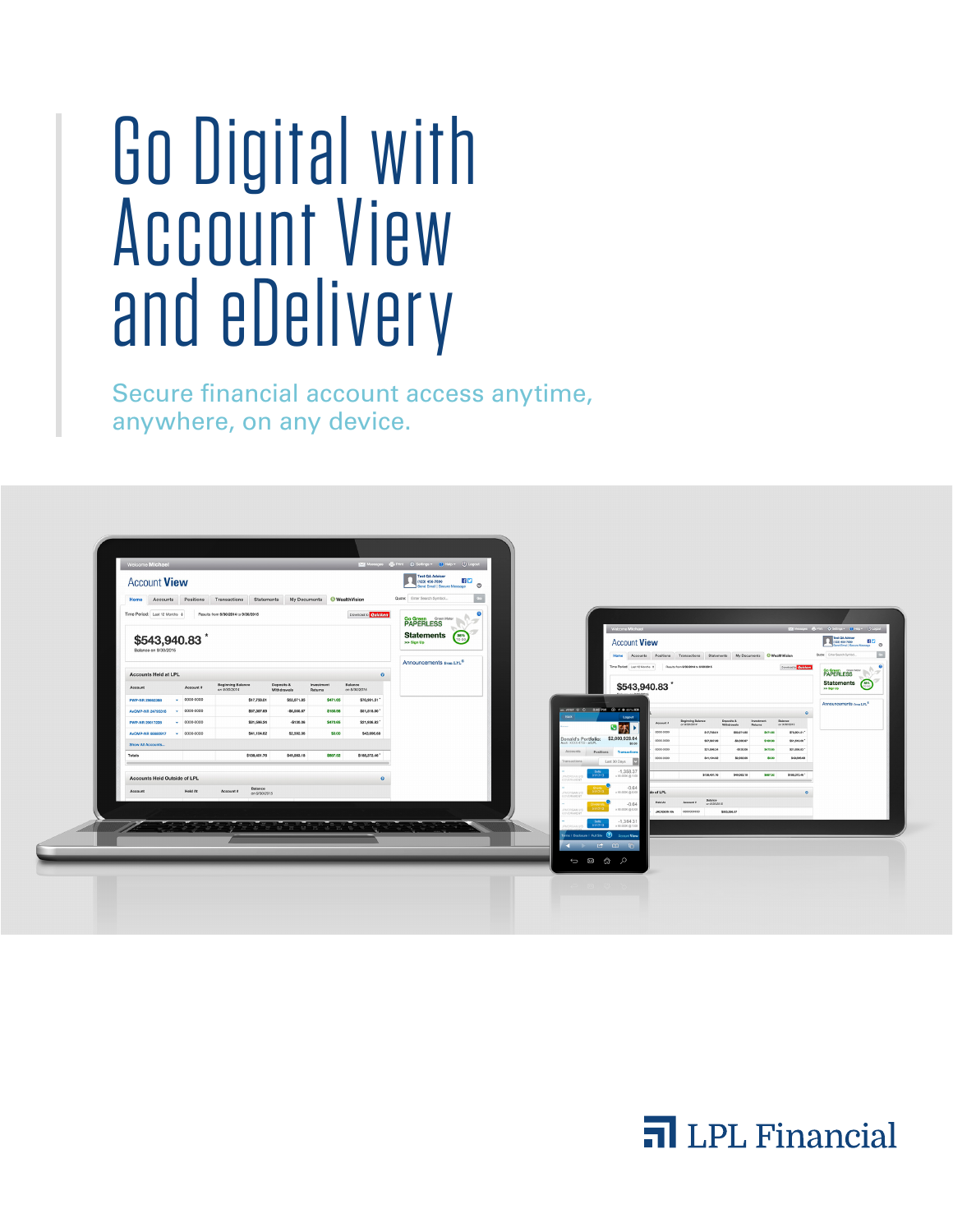Say goodbye to snail mail, clutter, and information that's outdated the moment it's printed. Say hello to secure, constant, anywhere online access to your financial information with Account View and eDelivery.

# **Understanding Your Accounts**

- Easily view the total portfolio value for all of your accounts at the top of the homepage. 1
- Monitor individual account balances, deposits, and withdrawals and investment returns. 2
- Distinguish between accounts held at LPL and those held outside, and check balances for outside accounts. 3
- Keep track of how your investments performed at a specific time or over a period of time by simply hovering over the value over time chart.  $\Lambda$

# **Tracking Your Accounts**

- View account performance by time period using the time selector tool.  $\sqrt{5}$
- Receive statements, tax documents, and trade confirmations electronically with eDelivery. 6

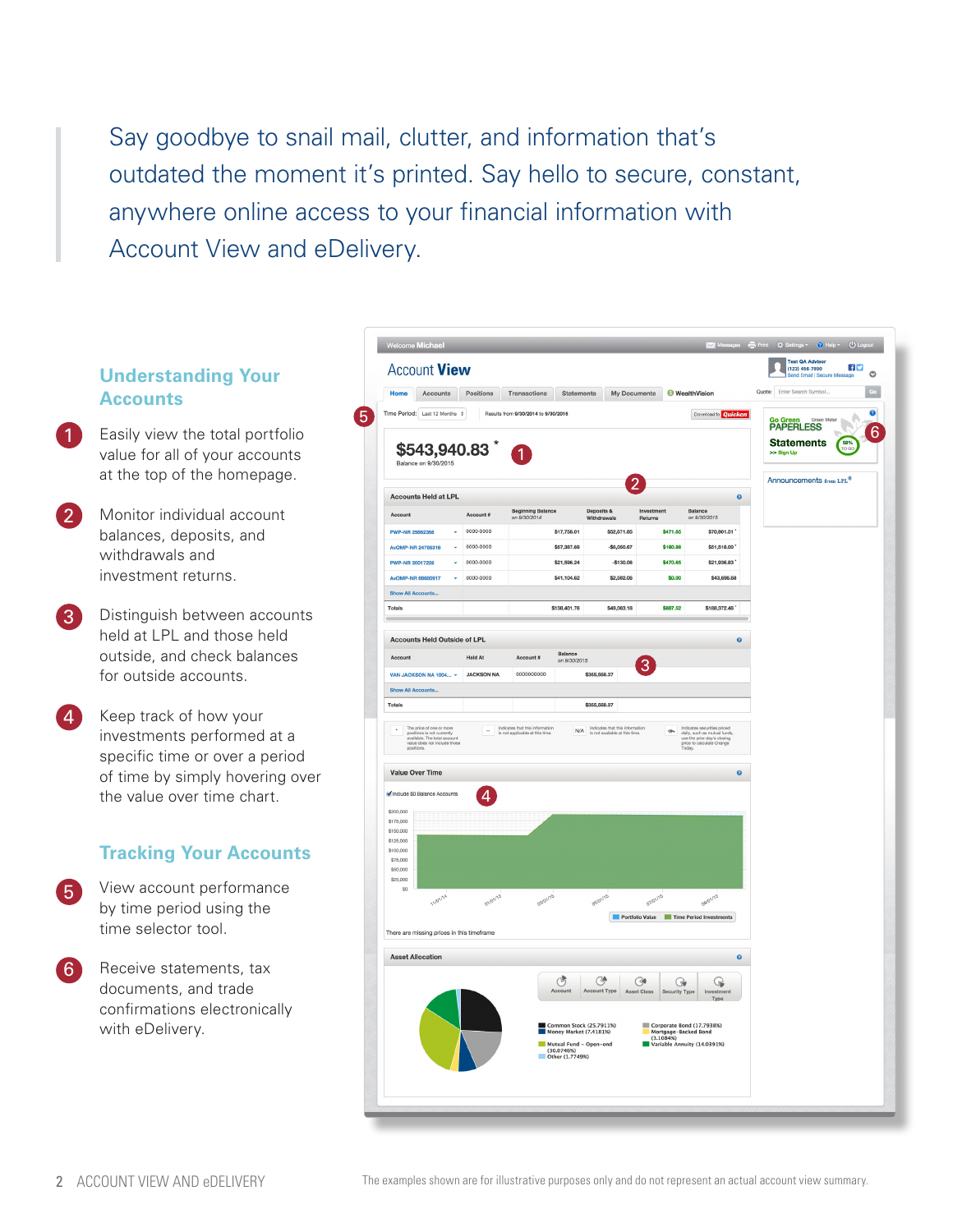# GETTING STARTED

Enrolling is easy. Follow these simple steps:

**3**

**4**

|  | <b>First Time User?</b><br>Create an account now: | Sign Up for Account View | Visit www.myaccountviewonline.co<br>and click Sign Up for Account View. |
|--|---------------------------------------------------|--------------------------|-------------------------------------------------------------------------|
|--|---------------------------------------------------|--------------------------|-------------------------------------------------------------------------|

| account holder and access granted by the account holder's advisor.) |                        | Account holder: Please complete the following information about yourself. (Third-parties are only authorized account access with explicit permission from the |
|---------------------------------------------------------------------|------------------------|---------------------------------------------------------------------------------------------------------------------------------------------------------------|
| <b>Contact Information</b>                                          |                        |                                                                                                                                                               |
| *First Name:                                                        | Middle Name:           | "Last Name:                                                                                                                                                   |
| * Social Security or Tax ID Number:                                 | Phone Number:          | Mobile Number:                                                                                                                                                |
| xxxxxx-5906                                                         |                        |                                                                                                                                                               |
| *Email:                                                             | *Confirm Email:        |                                                                                                                                                               |
| * User Name:                                                        |                        |                                                                                                                                                               |
| Test Availability                                                   | Use Fmail as User Name |                                                                                                                                                               |
| * Preferred Contact Method                                          |                        |                                                                                                                                                               |

#### From: noreply.myaccountviewonline@lpl.com

#### Dear Valued Client:

This message allows you to verify your email address associated with your **Account View** user profile. By clicking on the link below, your information will<br>be verified by LPL Financial, completing the security process.

untviewonline.com/AccountView/Logon/ ActivateClient?guid=27b9a1a67fd8db3fc7c4d8a3f661d5e2.

If your code has expired before you have completed the verification process, simply log in to **MyAccountViewOnline.com** and restart the email verification process.

If you would like to stop receiving paper copies of your monthly financial statement, quarterly advisors performance reports, or trade confirmations, log in to<br>MyAccountViewOnline com and select the Go Panerless ontion om and select the Go Paperless option.

Sincerely,

LPL Financial



# Visit www.myaccountviewonline.com

## Create your confidential and secure profile.

*You'll be asked to enter your contact information, and verify the last four digits of your Social Security number. It's secure and safe—we use this information to protect your account.*

### Verify your account.

*You'll receive an email confirmation to the email address you provided. Only you have access to that email, and only you can activate your Account View access.* 

### Opt in to eDelivery by clicking Go Paperless.

*Eliminate printed monthly statements and trade confirmations through the mail. You have secure and private access to view these documents online through Account View.*